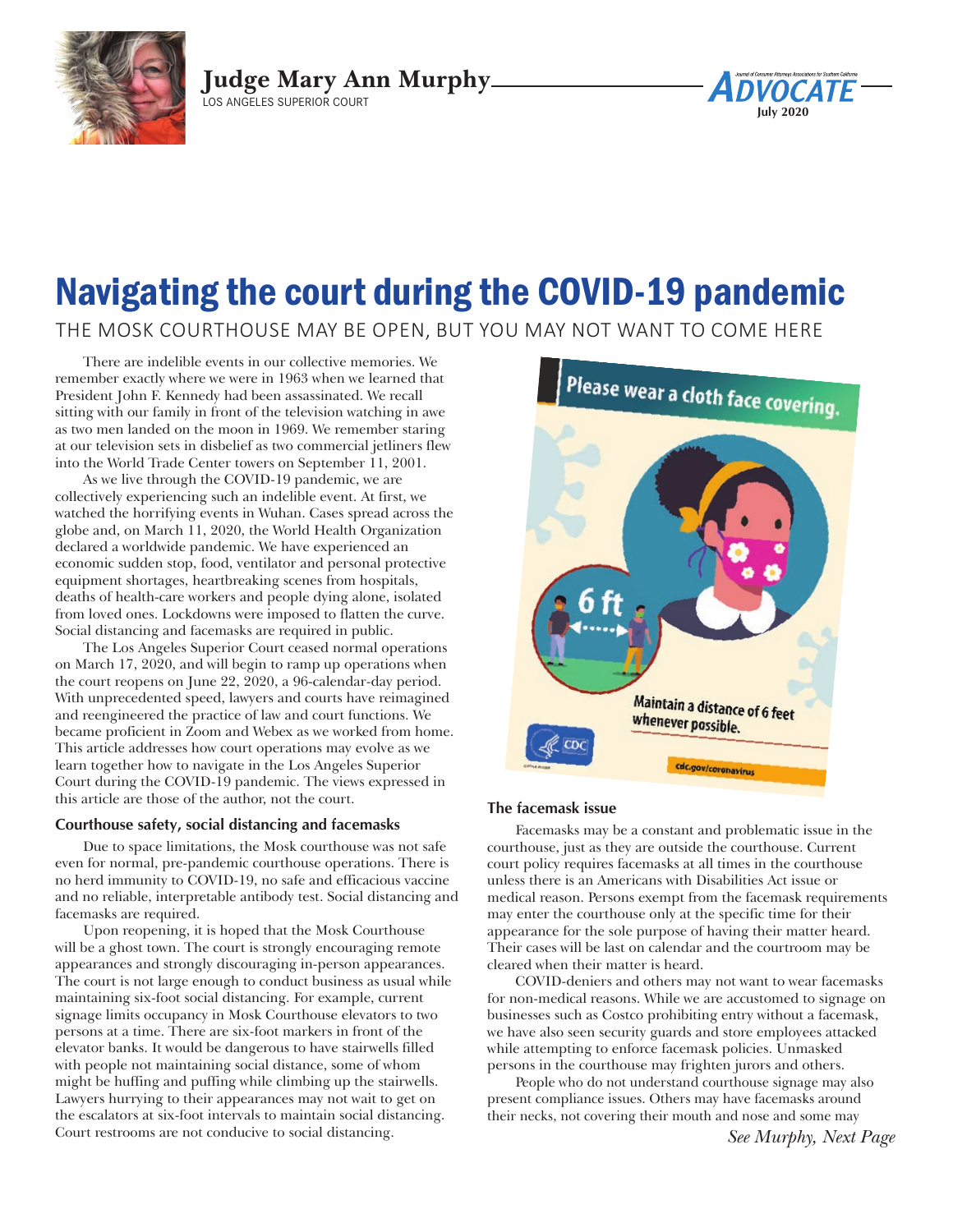remove their facemasks to speak. We have seen this in our daily lives.

Older and high-risk persons may not feel comfortable in restrooms, courtrooms, hallways, escalators and elevators with unmasked persons. Many attorneys and one-third of our judges are over 65 and are considered a highrisk population. Judges will have varying levels of sensitivity to unmasked persons.

 "Having witnesses provide testimony while a portion of their face is covered by a mask would represent a significant departure from the face-toface engagements that were the norm in prepandemic times." (CJEO Oral Advice Summary 2020-032, Judicial Obligations Regarding Witness Facemasks During the COVID-19 Pandemic.) Will parties and witnesses be required to remove facemasks while testifying even if they are reluctant to do so? Criminal cases involve the Sixth Amendment right of confrontation and civil cases do not. But all litigants are entitled to have their matters fairly adjudicated in accordance with the law. (*Id*. at n. 2.) Will witnesses testifying while wearing facemasks impede the jury's ability to determine credibility?

Will jurors remove their facemasks while being questioned? Will attorneys wear facemasks when questioning a juror, examining a witness or making an opening statement and closing argument? Many jurors may be familiar with how long coronavirus stays in the air and how far it travels if someone is talking or shouting. If attorneys are unmasked, will jurors be frightened?

Does the court policy, as of this writing, requiring all persons, including witnesses, parties and attorneys, to wear facemasks at "all times," prevent the trial judges from granting a request to have a witness remove his facemask while testifying? How will the Court of Appeal view an order denying such a request based on "court policy" instead of analysis of applicable law? Will the result differ depending on whether it is a civil or criminal trial?

The signage in the courthouse is due for an update after the cutoff date for this article, so it is not possible to comment on any future signage or physical installations. The changes to court operations are a work in progress. Having observed the court's efforts at social distancing signage in the courthouse during the lockdown and the space limitations throughout the courthouse, the author strongly recommends against coming to the courthouse at this time. Conducting business as usual is not possible, as courthouse and courtrooms are not large enough for social distancing.

# **Remote appearances and the new LA Court Connect**

Remote appearances in civil courts are available from Court Call, the company that pioneered remote appearances in the court. The Los Angeles Superior Court's pre-pandemic plan was to implement, over a period of 18 months, an audio and video appearance system, LA Court Connect. The pandemic compressed that time frame, and LA Court Connect is scheduled to be operating in probate courts and civil settlement courts on June 22, 2020. LA Court Connect will be phased into civil courtrooms sometime after July 13, 2020.

A new attorney portal will serve as a one-stop place to access LA Court Connect and other resources. Beginning on June 7, 2020, attorneys may create their Court ID through the attorney portal. Beginning on June 15, 2020, attorneys may schedule remote appearances for probate and civil settlement courts only through the attorney portal.

Until Court Call is phased out, Court Call's existing remote appearance services will remain available at a cost of \$94, a rate set by the California Rules of Court. LA Court Connect fees will be \$15 for an audio appearance, \$23 for a video appearance and no charge for persons with fee waivers. LA Court connect will reduce the number of court visitors, save commuting time, eliminate parking and driving costs, and help the environment.

In the courtroom, handing cards, courtesy copies or other papers to the judicial assistant will be a thing of the past. Walking up to the judicial assistant and standing at the edge of his desk will not be permitted with six-foot social distancing.

**May 2020**

**ADVOCATE** 

**July 2020**

In pre-pandemic times, attorneys were reluctant to appear by Court Call for hearings on major motions. You could not see the judge's face and observe your opposing counsel with audio Court Call. Video Court Call was almost never used. With LA Court Connect, the plan is to show the judge and only those persons appearing on the case when the matter is called. Just as on a Zoom conference, LA Court Connect will afford users a better view of the judge and opposing counsel's face. Attorneys will not feel as though they are missing something by appearing remotely on LA Court Connect and it is hoped that the bar will feel comfortable appearing remotely on LA Court Connect.

## **Which jury trials go first?**

All criminal, unlawful detainer and priority civil cases have some form of priority or preference and are entitled to jurors and trials before other civil cases, including cases in the Independent Calendar (IC) courts and the Personal Injury (PI) hubs. However, there may not be enough jurors or courtrooms for all of the trials.

There are 66 IC courtrooms countywide, 42 in Mosk and 24 in the districts. There were 88,500 unlimited civil cases pending, including personal injury cases, as of March 31, 2020. The current plan is for IC judges to split their calendars into four time slots, two in the morning and two in the afternoon, so law and motion can be heard throughout the day utilizing social distancing. The IC courts will likely have limited availability for trials while this protocol is in effect.

There are 28 trial courts countywide. Civil priority trials will go out first and will be sent to the trial courts. However, getting jurors for the civil priority trials may be problematic.

The criminal case backlog has been referred to as a "mountain of criminal trials."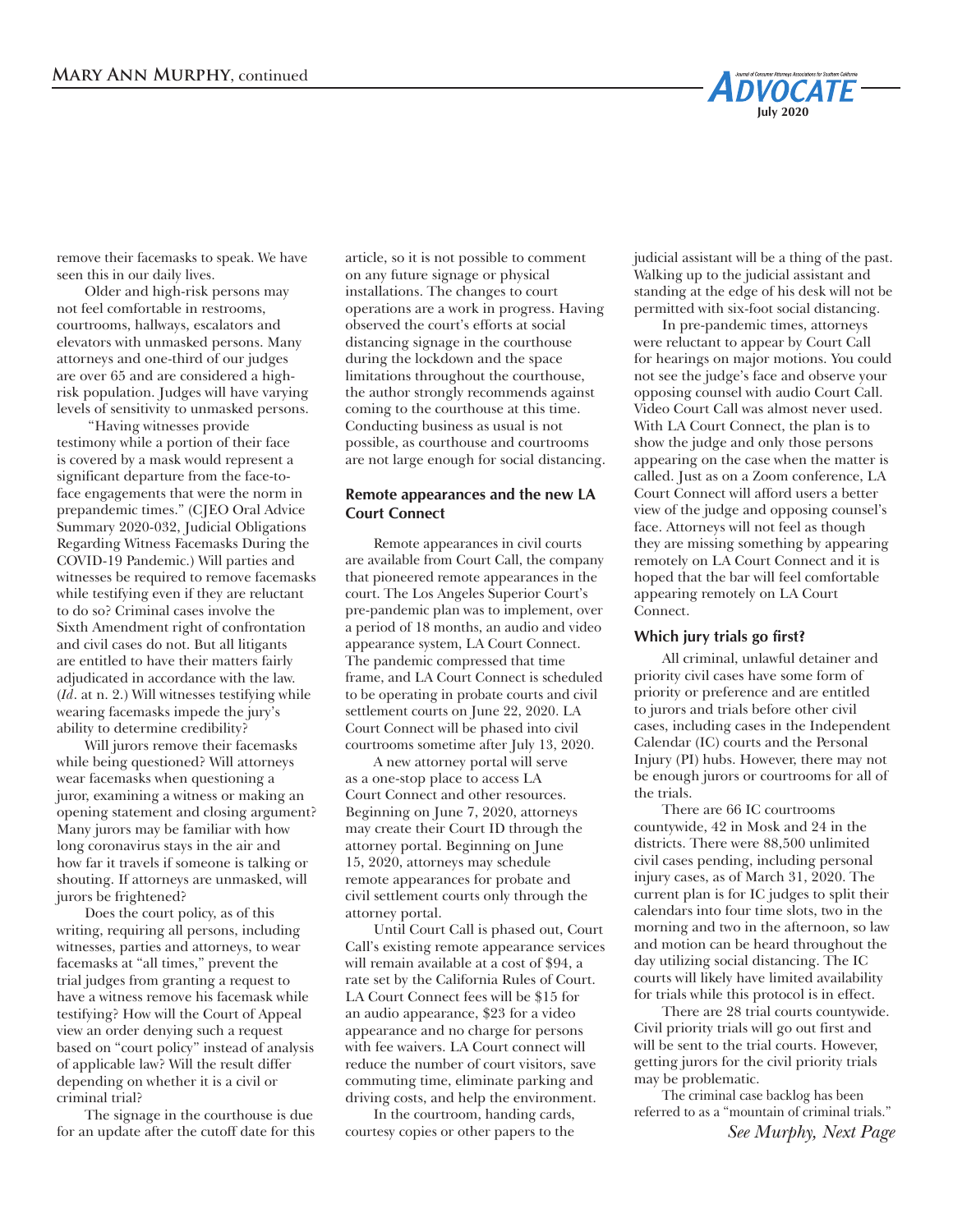

Criminal trials have priority over non-priority civil trials and UD trials, so jurors will likely go to criminal trials first.

Misdemeanor and felony criminal cases with charges that carry jail or prison sentences may be entitled to priority over civil preference cases, as criminal trials involve a constitutional liberty interest and civil priority is statutory.

Civil statutory trial preference may trump unlawful detainer statutory precedence. Unlawful detainer trials are entitled to unqualified precedence over all other civil cases "except actions to which special precedence is given by law" and must be set for trial within 20 days of a request to set trial. (Code Civ. Proc. § 1179a.) There is no such qualifying language in the civil preference statute. Code of Civil Procedure section 36 provides that priority cases based on age or illness shall be set for trial no later than 120 days after the motion for preference is granted. No trial continuances are permitted except for the physical disability of the party or attorney, and continuances are limited to one 15-day continuance.

Criminal cases utilize more jurors than civil cases. In a onedefendant felony trial, each side is entitled to 10 peremptory challenges for a total of 20 peremptory challenges. If there are two or more defendants, each side is entitled to 10 peremptory

challenges, each defendant gets five additional challenges, and the prosecution gets an equal number of peremptory challenges. Thus, 40 peremptory challenges are permitted in a two-defendant felony trial. In a one-defendant "to life" sentence case (i.e., 25 years to life) and death penalty cases, each side is entitled to 20 peremptory challenges, for a total of 40 peremptory challenges. In a two-defendant "to life" case there are five additional challenges per defendant, and the prosecution gets an equal number. Thus, in a two-defendant "for life" case, 60 peremptory challenges are permitted. (Code Civ. Proc., § 231.)

**May 2020**

**ADVOCATE** 

**July 2020**

Civil judges will likely handle criminal arraignment and trials to help with the criminal backlog. Approximately 30 judges are being cross-trained to handle criminal arraignments and trials.

Court reporters are required for all criminal hearings and trials. Court reporters in the criminal courts were not laid off during the budget cuts. If judges assigned to criminal courts are handling criminal trials and are working at capacity, there may not be enough court reporters to send criminal cases to all of the open civil trial courts. There are no lockups in the Mosk courthouse, so it is unlikely that serious criminal cases will be handled at Mosk, but civil judges could be sent to the Foltz or another courthouse to handle criminal trials.

Unlawful detainer trials are jury trials and have statutory precedence. There are three dedicated unlawful detainer trial courts in the Mosk courthouse. The 28 trial courts handle overflow unlawful detainer trials. There were 10,550 unlawful detainer cases pending as of March 31, 2020. It has been reported that there are 2,000 pending unlawful detainer cases with jury trial demands. When the moratorium on filing new unlawful detainer cases is over, there may be a large number of unlawful detainer cases filed.

There were 98,265 limited civil cases pending at the end of March 2020. There are no courtrooms dedicated to limited trials. Jury trial waivers are common in limited cases, and occasionally limited civil cases are sent to the open trial courts.

# **Small claims cases**

Small claims cases are bench trials and will not resume until July 13, 2020. Parties in small claims cases may be reluctant to come to the courthouse. Given the number of litigants who appear in small claims cases, hearings in small claims matters will be delayed until LA Court Connect is implemented and the court has developed a protocol for submission of exhibits in advance of the hearing either by mail or electronically. Until remote hearing technology is implemented and adopted by small claims litigants in a meaningful way, the number of matters will be limited to five cases per session, with four sessions per day. As of this writing, no cross training for civil judges has been offered for small claims trials, and it is not anticipated that small claims trials will be sent to open trial courts.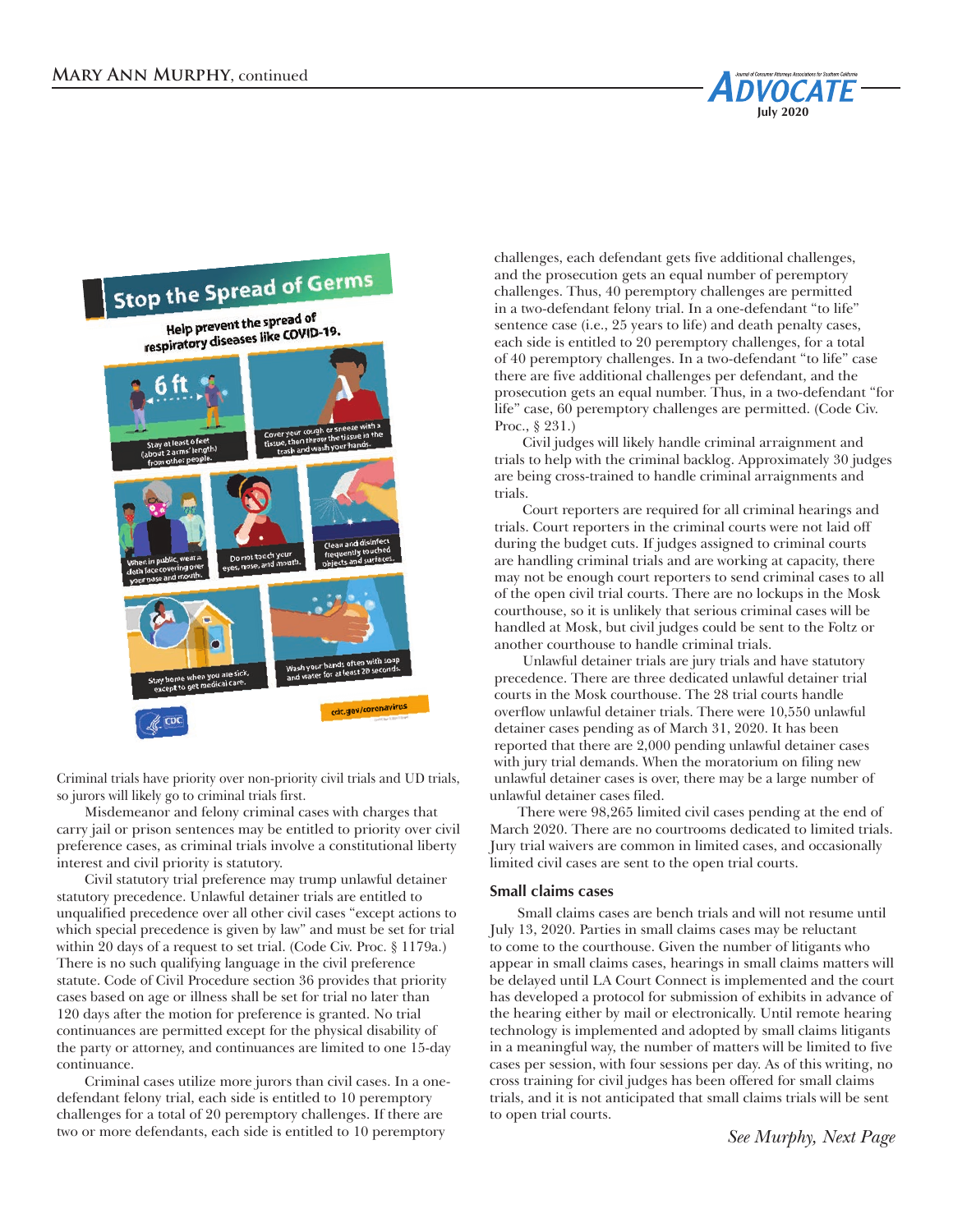Traffic trials are bench trials. Civil judges are being cross-trained in traffic trials, and traffic trials may be sent to open trial courts.

The backlog of criminal and unlawful detainer cases, potential juror shortages, courtrooms not large enough for six-foot social distancing in many civil jury trials present nearly insurmountable challenges to conducting jury trials in non-priority civil cases for the foreseeable future. There is sure to be a significant backlog of civil jury trials to work through when it is safe for operations to return to normal.

### **Budget cuts**

While outlook for conducting civil jury trials is bleak, significant budget cuts appear to be on the horizon due to COVID-19 pandemic spending. Budget cuts may exacerbate current challenges.

#### **Location of jury trials**

When there are enough jurors to conduct jury trials, where will the trials be held? A limited number of large courtrooms might be utilized for jury selection only. But in the typical Mosk courtroom, many jury trials may be a squeeze with six-foot social distancing.

The air circulation system in Mosk was installed when the courthouse was constructed in the 1950s. Black substance can be seen around the air circulation vents on the ceilings in many courtrooms and chambers. The air circulation in the courtrooms and hallways may not be optimal. It may be prudent to rethink spending many hours a day in the smaller courtrooms in the Mosk courthouse, even with social distancing.

### **Juror availability and demographics**

Pre-pandemic, for every ten jurors summoned, three jurors appeared on call or in person, according to published Los Angeles Superior Court statistics. No jurors have been summoned as of this writing and we do not know how many jurors will appear for jury duty during the pandemic. Some anticipate that fewer jurors will appear in response to their jury summons, making jurors a very

scarce resource. It is likely that jurors will be allocated according to statutory trial priority.

Pandemic juror demographics may shift in comparison to pre-pandemic demographics. Older persons are acutely aware that their age places them at greater risk of death and serious disability if they contract COVID-19. Continuously, the public has been warned of significantly higher death rates and poor outcomes in older persons. Persons over 65 and those at high risk were told to shelter in place. Many older Californians were taken aback or even frightened when the California governor told physicians to incorporate a "life cycle principle" into their medical decision-making. The "life cycle principle" allocates to younger persons priority access to scarce medical resources, including ventilators. The young are given priority over the old because younger people have had the least opportunity "to live through life's stages." After negative reaction, the governor reversed his position. (See, e.g., Tony Coehlo, *Rationing COVID-19 Treatment to the Elderly and Disabled is Illegal and Immoral,* Los Angeles Times, April 30, 2020.)

Fewer older persons may appear for jury duty in proportion to younger jurors. If so, the pandemic jury venire may have a greater number of younger jurors in comparison to pre-pandemic jury venires. Attorneys on both sides of the aisle have expressed reservations about trying their cases to a "jury full of millennials."

#### **Juror attitudes**

Assuming you are able to get a panel of jurors for your trial, how will juror attitudes have changed since the onset of the pandemic? The legal community and jurors have learned about coronavirus, the transmission of infectious disease, how long the coronavirus remains in the air, how far it travels depending on whether the person is speaking, shouting or sneezing, how long coronavirus remains on surfaces, fomite transmission, viral loads, N-95 facemasks, comorbidities and death rates. We have seen the

animation of a person sneezing in one aisle of a grocery store and the droplets going over the shelves onto persons into the next aisle.

**May 2020**

**ADVOCATE** 

**July 2020**

The pandemic may have caused sudden shifts in juror attitudes, including attitudes about being in a courtroom for the better part of a day, surrounded by persons in facemasks. There will be uncertainty involved in early jury trials, as we all learn together whether some of the current theories are valid, such as whether jurors who are not afraid to appear in court will be better for the defense and whether jurors who are afraid to appear in court will be better for plaintiffs.

### **Settlement**

This may be a good time to rethink settlement and discuss the changed circumstances with your clients. You may wish to participate in a Webex settlement conference with the LASC settlement judges, a remote settlement conference with a private mediator or a Zoom settlement discussion with your opposing counsel.

#### **Speedy civil trials**

Jurors will likely be uncomfortable sitting in courtrooms. Outside the Mosk courtrooms, jurors will probably stand in the hallway, as the benches can accommodate only two people with social distancing.

It will be imperative to conduct your voir dire and trial swiftly and efficiently. Judges who indulged lawyers who wasted time may not do so now. Voir dire in smaller courtrooms will have to be conducted with small groups of jurors, and attorneys should be prepared to use time effectively.

# **Bench trials: Go to the head of the line?**

Given the criminal and unlawful detainer trial backlog and juror reluctance to serve at this time, there will likely be a large number of open courts among the 28 trial courts. It is likely that bench trials will be sent out first.